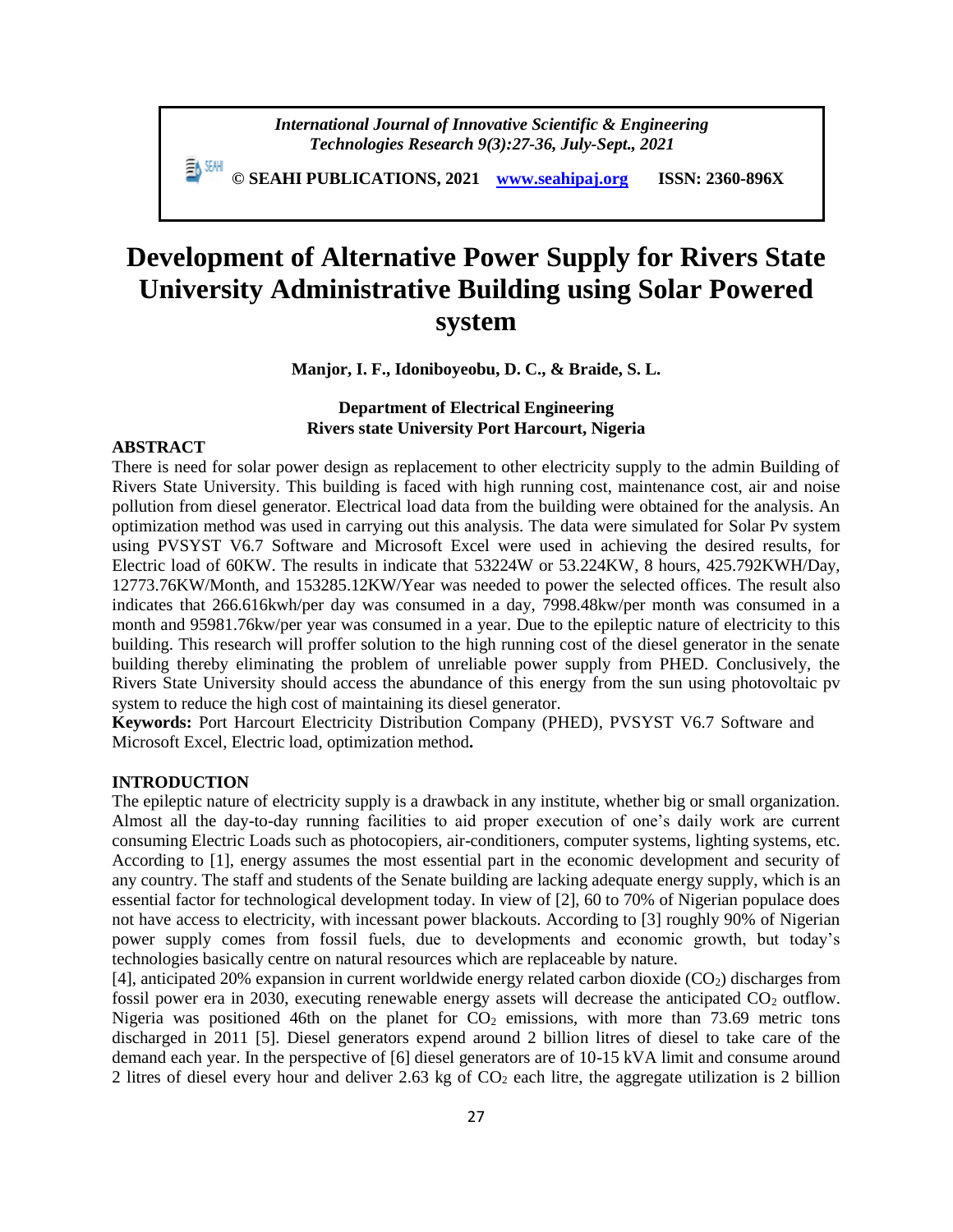litres of diesel and 5.3 million litres of  $CO<sub>2</sub>$  is delivered, for each kWh of system power consumed 0.84 kg of  $CO<sub>2</sub>$  is discharged, 0.84 kg of  $CO<sub>2</sub>$  is emitted for each kWh of matrix power expended, around 8 million tons of  $CO_2$  is transmitted into the air every year due to the use of generator. According to [7], approximately 8 billion metric tons of  $CO<sub>2</sub>$  enters the atmosphere every year from human activities while 6.5 billion tons of  $CO<sub>2</sub>$  comes from fossil fuels consistently. The Council for Renewable Energy of Nigeria said roughly 126 billion-naira (equivalent to US\$ 984.38 million) loss of revenue is brought about by power outages yearly. Aside from the massive revenue loss that should have come from its conversion to other source of energy, also continuous exposure of  $CO<sub>2</sub>$  discharge due to 'terrace generators' causes environmental and health risks in an academic environment [8]. [9] suggested the use of renewable energy (wind turbine or small hydro plant and photovoltaic) as the superlative choice for rural electrification, examined power supply to most communities that through diesel generators/Gas turbines, as very unfriendly to the atmosphere.

The admin building of the Rivers State University is not an exception to that. There is need for solar power design as replacement to other electricity supply to Senator John Ellah Administrative building of the University. The electrical load audit of the admin building was carried out, the determination of the number of Pv panels/arrays, battery and other components their analysis.

# **LITERATURE REVIEW**

About 1000W/m<sup>2</sup> of sun's energy hit the earth surface, the aggregate sum of  $1353W/m<sup>2</sup>$  day by day. Roughly 4million tons of the sun's radiation changes into energy, the energy of the world can be met by promptly and broadly accessible sun radiation potentials, it's arrangements of power is more noteworthy than any fossil fuel on the globe [10]. The location of Nigeria is between longitude  $3^{\circ}$  and  $14^{\circ}$  East of Greenwich and latitude 4<sup>o</sup> and 14<sup>o</sup> north of equator, with around 140 million people [11]. Nigeria exists in a high daylight belt and in this manner, has colossal sun-based energy possibilities. Sunlight-based radiation is fairly disseminated in Nigeria, with aggregate of around 5.5kW-hr/Square meter every day of sun radiation, with normal and physical elements of 923.78 thousand sq. km arrive mass, it has 3.5kWh/m<sup>2</sup>/day at the coastal territory and around 7.0kWh/m<sup>2</sup>/day at the northern of Nigeria [12]. According to [13], Nigeria has an average of 1.804 \* 1015kWh of episode sunlight-based energy every year, this yearly sun radiation energy value is around 27 times the national aggregate traditional energy assets in energy units and is more than 117,000 times of electric power generated in the nation. Sun powered accumulators or modules were utilized to cover 1% of Nigeria's terrestrial zone, it is conceivable to produce  $1850 \times 103$  GWh of sun electricity every year, this is more than one hundred times the present grid power utilization level in the nation, with this profitable information both Off Grid and Grid associated Pv Generation are tremendously underutilized [14].

Solar energy can be used to generate power in two major ways: solar-thermal conversion and solar electric (photovoltaic) conversion. The technology of sun-based electric (photovoltaic) is the immediate change of daylight into power through a photocell. This could be in a concentrated or decentralized design. Sun-based electric (Photovoltaic) changes over daylight specifically into electrical power [15]. According to [16] Pv modules are incorporated into systems connected either in series or parallel, the sunbased electric cells work on the guideline of photo electricity which when electrons are freed from the surface of a Pv modules upheld by p-n semiconductor or in particular silicon chemical [10]. Separate cells are generally assembled together and consolidated into "modules" compressed in glass or plastic, the modules are organised together to form a Pv board or array which is utilized to convey either DC or AC power control specifically to a load, or by means of a charge controller and battery system [17] An entire Pv system consequently requires various parts notwithstanding the modules themselves. The DC power produced by the sun-based module must be changed into AC power by means of an inverter [18]. Pv items are commonly fabricated as sun-oriented boards that can be added to a structure or mounted on the ground. Notwithstanding, it is additionally consolidated into building materials; for example, material shingles, metal material, and window glass. Creating sun-based cells from silicon semiconductor arranged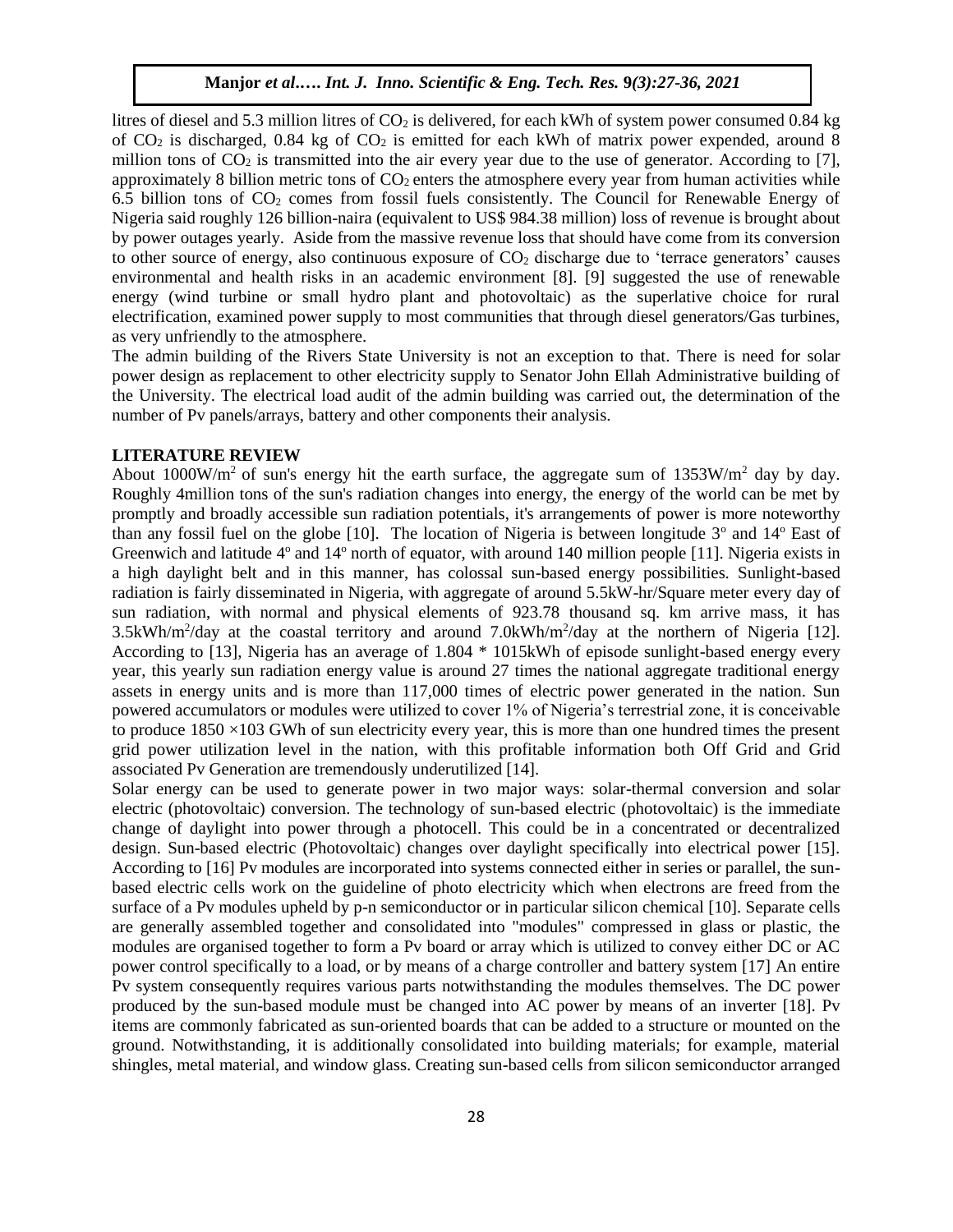to trap and convert sun energy which are covered in an antireflective covering and contained under a glass cover plate to shield the cell from the components [19].

Monocrystalline Pv Boards occupy less space than alternate boards, the cells are made with a solitary silicon precious stone, cut into wafers approximately 0.2mm thick, before the wafers are artificially treated and electrical connected [20]. In the perspective of [21], the solitary precious stone are profoundly effective, with modules converting up to 15% of the energy from the sun into power, and test models more than 20%, its economic advantage has been from 1960's.

Polycrystalline (otherwise called multi-crystalline) modules are produced using cells containing heaps of little silicon precious stones, it is less effective than monocrystalline modules [22]. According to [23], thin film boards take up twofold the space of different boards, in spite of the fact that the effectiveness of thin-film boards is just around 10%; they utilize less material and are less expensive than crystalline modules.

Hybrid Silicon (Monocrystalline/Thin-Film), is typically a Mono board with a support of Thin-Film to help the normal energy required, the makers bring Mono cells into their boards to make them more space productive [24].

# **MATERIALS AND METHODS**

The electrical load data for the building were obtained using electrical load audit. Battery Sizing, Panel Sizing, and Sizing of the Charge Controller. Optimization method was used in carrying out this analysis. The data were simulated for Solar Pv system using PVSYST V6.7 Software and Microsoft Excel to achieve the desired results were performed using the following materials: Generator: Fuel, Oil and Diesel, Pv panels, Charge Controller, Batteries and Inverter. Microsoft Excel and PVSyst V6.7 were used as simulation tool for the comparative approach.

# **Description of the Building**

Senator Francis John Ellah Administrative building in Rivers State University is located at Latitude 4.5<sup>0</sup>N and longitude  $7.0^{\circ}E$  using whatsMyGPS application software on my android phone.

The data from selected offices in the building were collated, while Microsoft Excel was used to determine the electric load for each of the offices, conference rooms, and security lighting point for the building. Which shows that the energy required for ground floor, first floor and second floor was 75KVA or 60KW.

# **The Determination of Electrical Full Load for Eight (8) Hours per Day in the Senate Building**

The measurement of the *rough energy storage* required is equivalent to the result of the aggregate energy required duplicate by the hours being used as shown in equation (1)  $E_{\text{rough}} = (E \times H)$  (1)

$$
(1)
$$

Where  $E_{rough}$  is the rough energy storage; E is the total energy needed; and H is the total hours of energy consumption.

# **The Determination of the Total Power Needed for Eight (8) Hours per Day with Two (2) Days of Autonomy**

According to [25] the measure of the *total power needed per day* is equivalent to the result of the *rough energy storag*e required duplicate by the *total number of days of autonomy*, which was determined using

equation (2).<br> $T_{power} = (E_{rough} \times TD_{automomy})$ (2)

Where  $T_{\text{power}}$  is the total power needed per day; while  $TD_{\text{automopy}}$  is the total number of days of autonomy.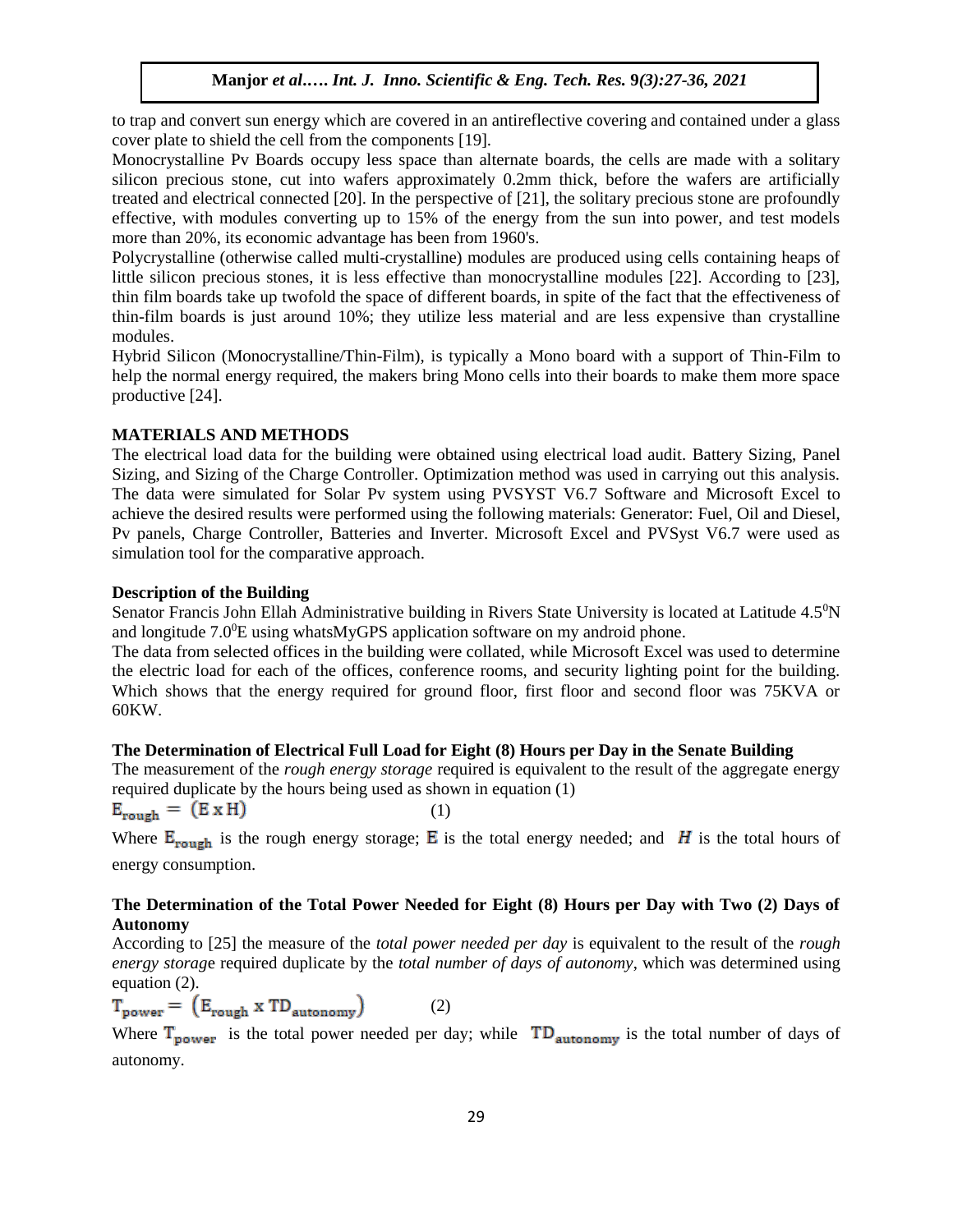# **The Determination of Battery Sizing**

The choices of the batteries are taking into consideration using the capacity, the load time and the depth of discharge. They are designed to be discharged and recharged hundreds or thousands of times. The batteries are rated in amp hours (Ah). Like solar panels, batteries were wired in series and parallel to increase voltage to the desired level and increase amp hours.

# **Determining the Safe Energy Storage (** $\mathbf{E}_{\text{safe}}$ **)**

The safe energy storage ( $E_{\text{safe}}$ ) is equal to  $E_{\text{rough}}$  divided by the maximum allowable level of discharge

(MDOD). As given in equation (3)<br> $E_{\text{safe}} = \frac{\text{energy storage required}}{\text{maximum depth of discharge}} = \frac{E_{\text{rough}}}{\text{MDOD}}$ (3)

Where  $E_{\text{safe}}$  is the storage energy; MDOD is the maximum allowable level of discharge and  $E_{\text{rough}}$  is the rough energy storage.

# **Capacity of the Battery Bank Needed (C) in Ampere Hours**

The *capacity of the battery bank needed (C)* in ampere hours is equal to the safe energy storage ( $E_{\text{safe}}$ ) divided by *the rated voltage of each battery*  $V_b$  to be used in the battery bank.  $V_b$  is DC voltage. C was calculated using equation (4)

$$
C = \frac{E_{\text{safe}}}{V_b} \tag{4}
$$

Where C is the Capacity of battery bank;  $V_b$  is the battery voltage;  $E_{\text{safe}}$  is the safe energy storage.

#### **The Total Number of Batteries**

The total number(s) of batteries are obtained by dividing the *capacity of the battery bank needed* (C) in ampere hours by the *capacity of one of the battery C<sup>b</sup> selected* in ampere hours, since the battery bank is composed of batteries,  $TN_{batteries}$  was deduced using equation (5)

$$
TN_{batteries} = \frac{c}{c_b} \tag{5}
$$

Where C is the Capacity of battery bank;  $C_b$  is the battery capacity in Ah and  $N_{\text{T}, b}$  is the total number of batteries needed.

From the above equation, the connection of the battery bank can then easily figure out.

The *number of batteries in series* is equals to the DC voltage of the system divided by the voltage rating of one of the batteries selected, is presented in equation (6)

$$
TN_s = \frac{V_{dc}}{V_b} \tag{6}
$$

Where TN<sub>S</sub> is the number batteries in series;  $V_{dc}$  is the input voltage of the charge controller and  $V_{b}$  is the battery terminal voltage.

The *number of batteries in parallel*  $TN_p$  is obtained by dividing the total number of batteries by the number of batteries connected in series, using equation (7)

$$
TN_p = \frac{TN_{batteries}}{TN_s} \tag{7}
$$

Since the system is a 360Volt system, the batteries in multiple of 180 are used. Hence, the total number of batteries

$$
TN_b = TN_p \times TN_s \tag{8}
$$

Hence, 641 *numbers of batteries* will be required for a 60KW system. The total battery area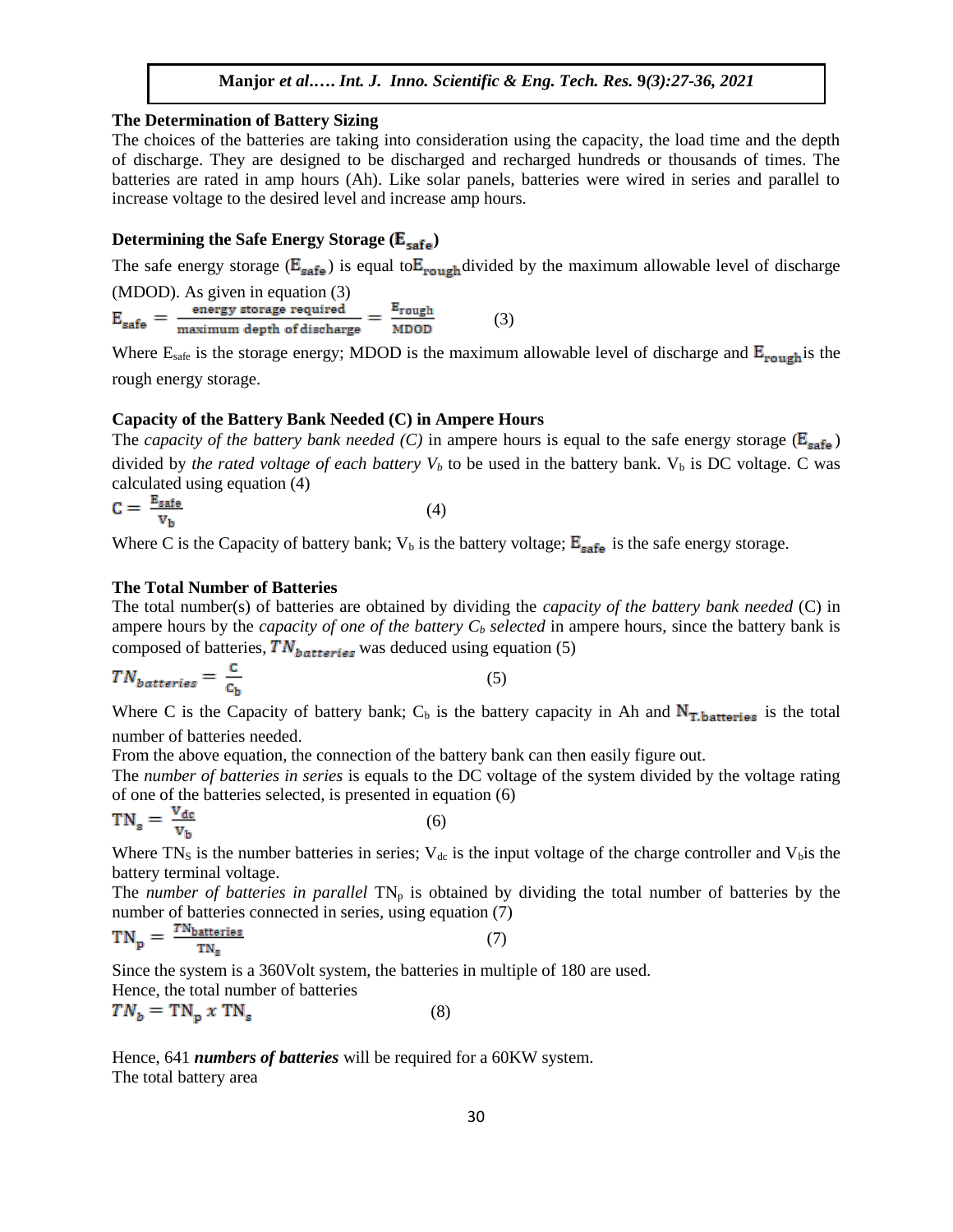$A_h = TN_h x$  Dimensions (m)

$$
(9)
$$

# **Battery Temperature Derating**

Since the battery capacity was 4680Ah (@ C100), where average power usage rates are high, the battery limit is influenced by temperature. As the temperature diminishes, the battery limit decreases. Thus, it is important to choose the battery limit with respect to 2 days' self-governance at a higher release rate. E.g. the 10h (C10) or 20hr (C20) rate.

# **Determining the Solar Panel Sizing For 60kW**

Solar Pv array size is dependent on technical and economical parameters of Pv panel. It is assumed that Pv panel output is linearly proportional to incident radiation [24]. Sizing the panel, the total daily energy (E) in Watt-hours, the average sun hour per day  $T_{min}$ , and the DC-voltage of the system (V<sub>dc</sub>) must be determined. Once these factors are made available, the sizing process can take place. Solar panel Model 48V/345W Monocrystalline Solar Panel with 3 Cell Jxn Technology is to be used [\(http://www.pscsolaruk.com/solar-panels?product\\_id=202\)](http://www.pscsolaruk.com/solar-panels?product_id=202)

# **Determining the Peak Power**  $(\mathbf{P}_{\mathbf{p}})$

From equation (1) above, we can calculate for the total number of Pv Panel needed, using

$$
E_{\text{rough}} = (E X H)
$$

To avoid under sizing, we begin by dividing the total average energy demand per day by the efficiencies of the system components to obtain the daily energy requirement from the solar array using equation (10)  $E_{rangeh}$ 

$$
E_r = \frac{10 \text{ g}}{\eta_{\text{overall}}} \tag{10}
$$

Where,  $E_r$  is the daily energy requirement;  $E_{\text{rough}}$  is the rough energy storage; and  $\eta_{\text{overall}}$  is the product of components efficiencies.

To achieve the peak power  $(P_p)$ , the result of equation (3.22) is divided by the average sun hours per day

 $T_{min}$  for the geographical location.<br> $P_{peak} = \frac{daily\ energy\ requirement}{average\ sun\ hours\ per\ day}$  $(10)$ 

The total current needed in DC can be calculated by dividing the peak power by the DC voltage of the system.

$$
I_{DC} = \frac{Peak Power}{system DC Voltage}
$$
 (11)

# **Determining the Number of Modules in Series (Ns) and Parallel (Np)**

Since the module must be connected in series and parallel to meet the desired voltage and current need, calculating the number of modules in series  $(TN<sub>s</sub>)$  is equals the DC voltage of the system  $(V<sub>DC</sub>)$  divided by the rated voltage of each module  $V_m$  to get the string length of the module, assuming  $V_m = 12$ ; Hence,

$$
TN_s = \frac{v_{DC}}{v_m}
$$
 (12)

 $TN<sub>s</sub>$  is the String with 4 modules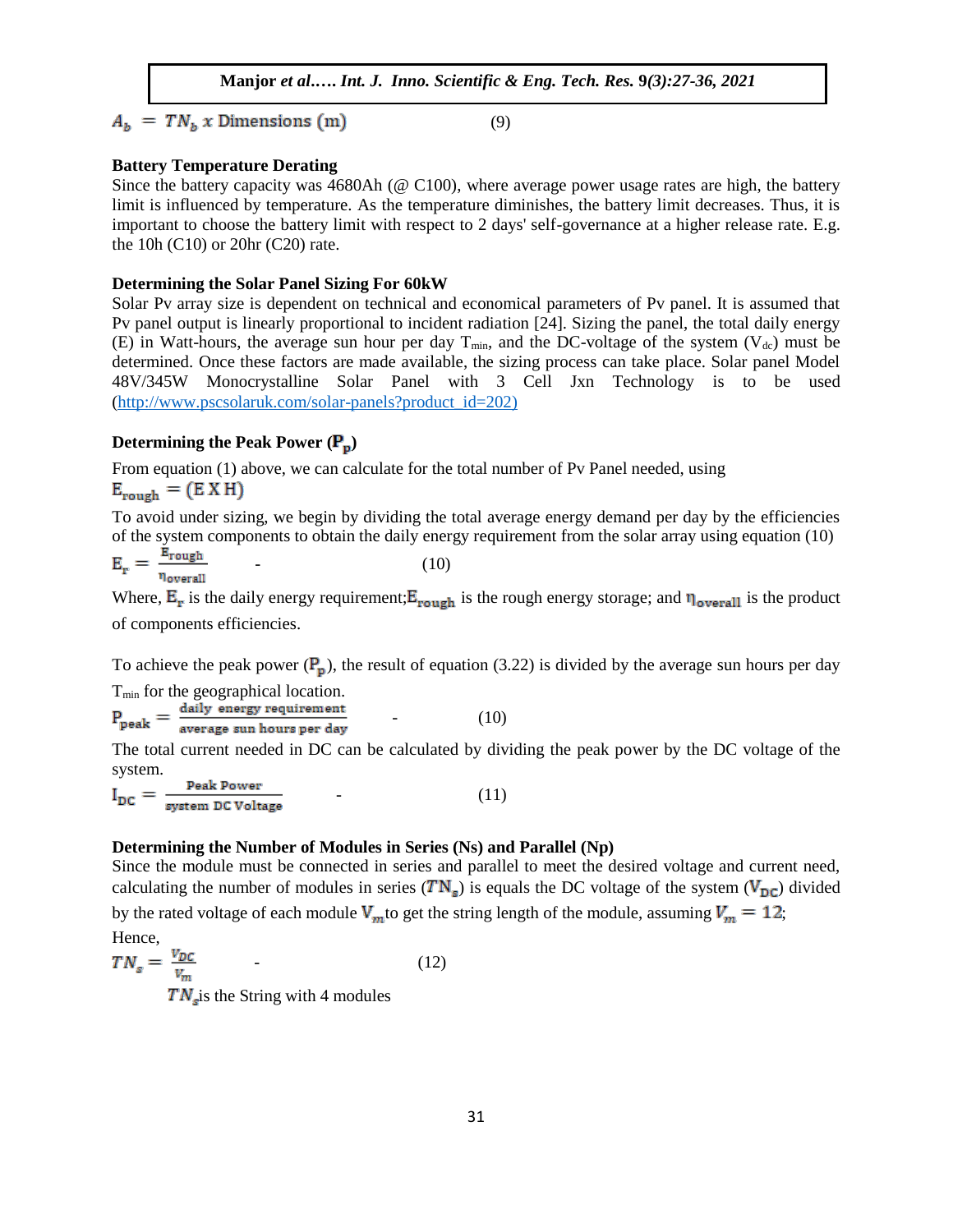Calculating the number of modules in parallel  $(TN_p)$  is equals the whole modules peak power  $(P_{pv})$ divided by the rated Peak power capacity of one module  $(P_m)$  then multiply by the number of series modules  $(N_s)$ .

$$
TN_p = \frac{P_{\text{peak}}}{P_{\text{m}} \times TN_s} \tag{13}
$$

# **Determining the Total Number of Modules (TNm)**

Finally, the total number of modules (TN<sub>m</sub>) equals the series modules  $(TN_s)$  multiplied by the number of

parallel modules  $(TN_p)$ , we have

 $TN_m = TN_p + TN_s$  (14)

The calculation above is for a 60KW load and the Pv system will last for twenty-five (25) years.

#### **Determining the Module Total Area**

Calculating for the module total area  $A = TN_m x$  Dimension of solar Pv panel- (15)

#### **Sizing of the Inverter and Regulator**

When sizing the inverter, the actual power drawn from the Electric Loads that will run at the same time must be determined. The inverter converts the direct current (DC) produced by the PV module and stored in the battery into Alternating current (AC). The battery can also be charged from grid power supply or the generator. Most solar power systems generate DC current which is stored in batteries while nearly all lighting, Electric Loads, motors and so on, are designed to use AC power; so, it takes an inverter to make the switch from battery stored DC to standard power (220VAC, 50Hz) [26]. Using a power factor of 0.8, a 75KVA inverter system will deliver (400kW +j 300kVar) power. However, the total load calculated is 60KW so the 75KVA inverter is adequate. Since we are not designing and constructing the inverters for this research work, we will propose: A 75KVA, 3-Phase PSC Solar UKXantra with Product Code: FR-UK33500; Weight: 3,300.00kg; Dimensions: 1,000.00mm x 4,200.00mm x 2,000.00mm is recommended. (Source[:http://www.pscsolaruk.com/Inverters/75KVA-3PHASE-PSC-SOLAR-UK-XANTRA-ONLINE-](http://www.pscsolaruk.com/Inverters/500KVA-3PHASE-PSC-SOLAR-UK-XANTRA-ONLINE-INVERTER)[INVERTER\)](http://www.pscsolaruk.com/Inverters/500KVA-3PHASE-PSC-SOLAR-UK-XANTRA-ONLINE-INVERTER).

#### **Sizing of the Charge Controller**

It controls the rate of charge and discharge of the battery, hence securing the life span of the battery. Connecting a solar panel to a battery without a regulator posed a serious risk to the battery and potentially causing a safety concern [27]. In this work a 360/100A PWM Solar Charge controller is used, Product Code: MDL-350; Weight: 12.00kg; Dimensions: 450.00mm x 355.00mm x 150.00mm. Source: [\(http://www.pscsolaruk.com/solar-panels?product\\_id=202\)](http://www.pscsolaruk.com/solar-panels?product_id=202). The sizing of the charge regulator can be obtained by multiplying the short circuit current  $(I_{\text{sc}})$  of the modules by the number of parallel modules  $(N<sub>n</sub>)$ , by a safety factor F<sub>safe</sub>. The result gives the rated current of the voltage regulator (I), which is presented as

 $I = I_{sc} \times N_p \times F_{safe}$  $(16)$ 

# **Determining the Number of Charge Controllers**

The safety factor is used to make sure that the regulator handles maximum current produced by the array that could exceed the tabulated value. The number of controller equals the Array short current Amps ( $I_{sc}$ ) divided by the Amps for each controller, we have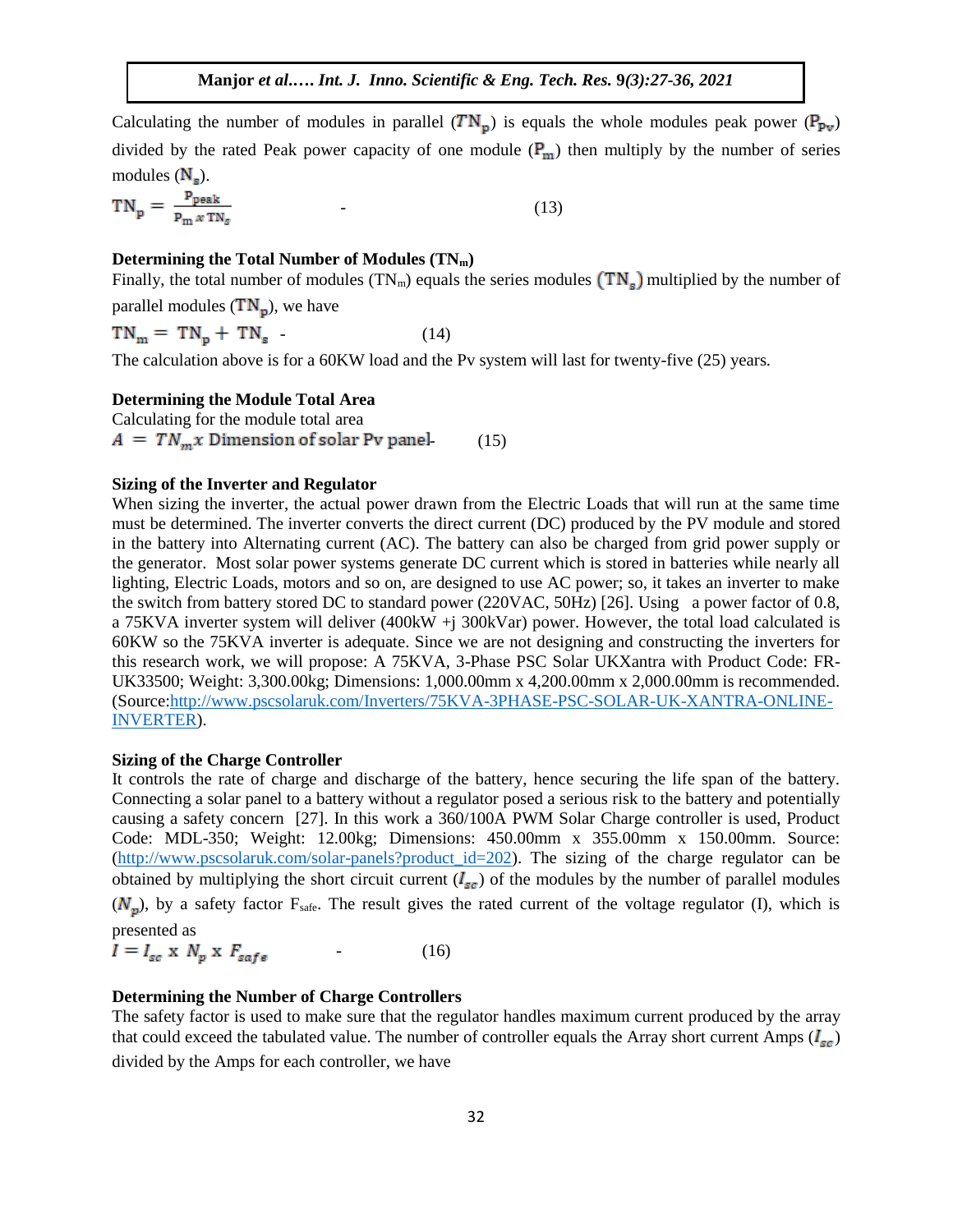$$
N_{controller} = \frac{I_{sc}}{Ampsearchcontroller}
$$
 (17)

# **System Wiring Sizing Selection**

The National Electrical Code (NEC) present the type and size of wire that will enhance the performance and reliability of a photovoltaic system [28]. For battery interconnection, the 75mm<sup>2</sup>cables will be used; every other AC connection will be done with a 4mm<sup>2</sup>, 6mm<sup>2</sup> and 10mm<sup>2</sup> cables.



**Schematic Diagram of Solar Pv and Battery System**

# **RESULTS AND DISCUSSION**

The results indicate that 53224W or 53.224KW, 8 hours, 425.792KWH/Day, 12773.76KW/Month, and 153285.12KW/Year was needed to power the selected offices. The result also indicates that 266.616kwh/per day was consumed in a day, 7998.48kw/per month was consumed in a month and 95981.76kw/per year was consumed in a year. The simulation result on Solar Pv Panel Fixed Tilted Plane represents the azimuth bearing towards which the surface faces as shown in figure 1, 2, 3, 4 and 5. PVSYST V6.7 utilizes the tradition whereby zero azimuths compared to south, and positive values allude to west facing orientations. Along these lines, an azimuth of 35° corresponds to a southeast facing orientation, and an azimuth of 90° corresponds to a west facing orientation.



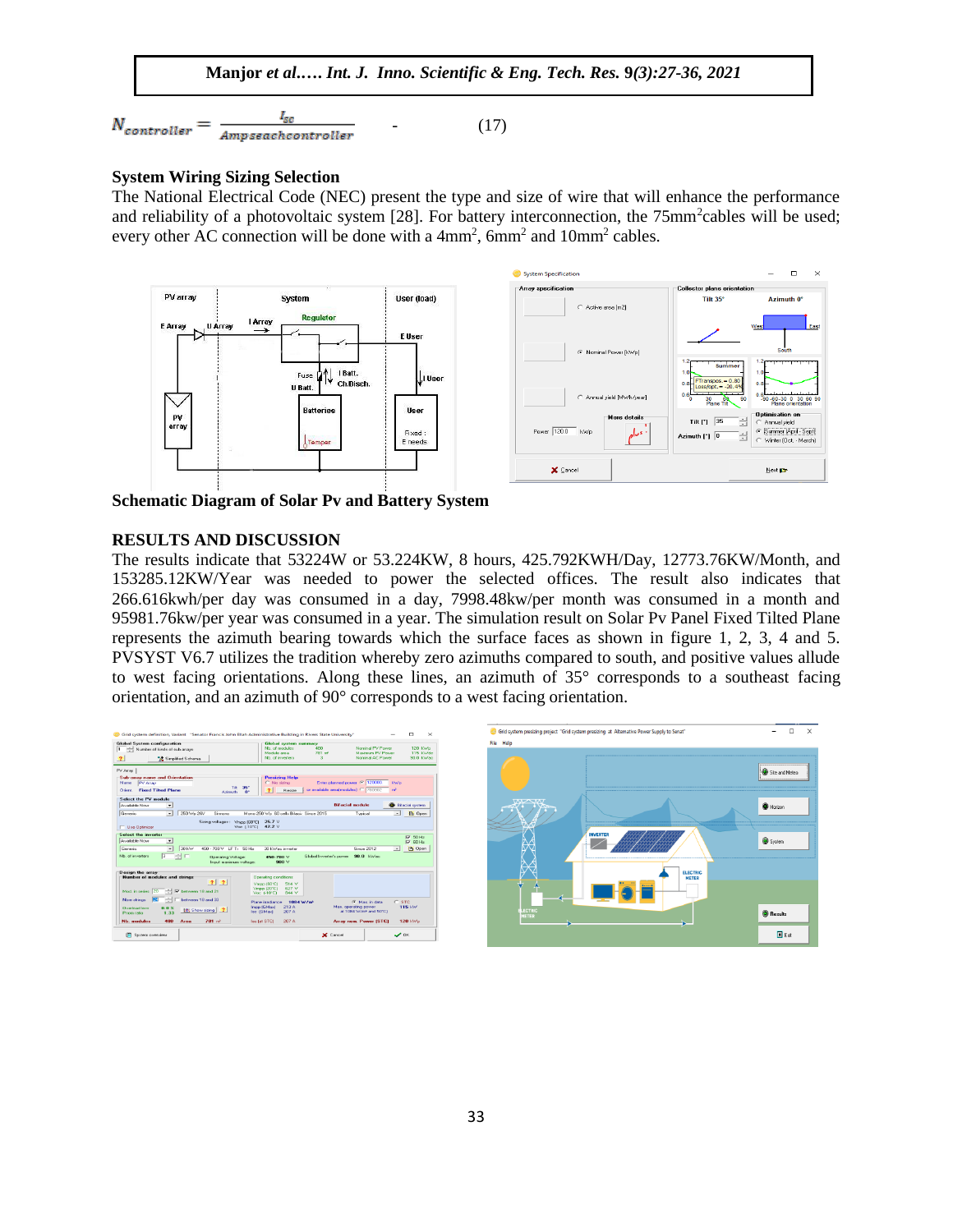

B,

 $\overline{?}$ 

Load Project

**But** Save

**B** Print

X Cancel

 $0K$ 

**Manjor** *et al***.….** *Int. J. Inno. Scientific & Eng. Tech. Res.* **9***(3):27-36, 2021*

#### **CONCLUSION**

Albedo

Display daily values

Meteo: Global, Diffuse, Tamb

System : EMax, ENet, EUse

Load: ELoad, EUsed, EOver

0.042

Automatically close when simulation ends successfully

 $0.000$ 

On coll: Global, Diffuse, Glob. eff. 6.61, 2.62, 0.17, 6.46 kWh/m<sup>2</sup>.day

Simulation 31/12/90

17.5, 17.5, 16.90kWh/day

Unlimited , 0.0, 0.0 kWh/day

0.042

5.70, 2.44kWh/m2.day, 27.0°C, 1.6 m/s

C Monthly Values

Step by step

 $\blacktriangleright$  Continue

 $\vee$  QK

In conclusion, the presence of fault in buses 3, 4 and 5, in figure 1, 2, and 3; present the network t Beneku, Abragada and Abor communities, shows that the fault currents for single line to ground faults were observed to be 0.452kA, 0.38kA and 0.482kA respectively against the nominal pre-fault current level. Impedance values for the affected buses were observed to be zero respectively.

#### **REFERENCES**

- [1] Oladeji, J. T. (2014). Renewable Energy as a Sure Solution to Nigeria's Perennial Energy Problemsan Overview. 6(4), 45-50. Retrieved on 13 July, 2016 fro[m http://www.sciencepub.net/researcher.](http://www.sciencepub.net/researcher)
- [2] Oyedepo, S. O. (2012). Renewable and Sustainable Energy Reviews on Energy for Sustainable Development in Nigeria. *Article*. 16(2012), 2583–2598. Retrieved on 26 September, 2016 from https/[/www.elsevier.com/locate/rser](http://www.elsevier.com/locate/rser)
- [3] Nada, Kh. M. A. (2014) Renewable Energy Types. *Journal of Clean Energy*, 2(1), 61-64.
- [4] Ramli, M.A.M., Hiendro, A. & Al-Turki, Y. A. (2016). Techno-Economic Energy Analysis of Wind/Solar Hybrid System: Case Study for Western Coastal Area of Saudi Arabia. *Article in Renewable Energy*. 91(2016), 374-385. Retrieved on 22 April, 2016 from https//www.elsevier.com/lo cate/renene
- [5] Charles, A. & Meisen, P. (2014). How is 100% Renewable Energy Possible for Nigeria? *Global Energy Network Institute*.(619), 595-0139. Retrieved on 2 February, 2016 fromwww.geni.org
- [6] Shezan, S.K.A., Khan, N.H., Anowar, Md. T., Delwar, Md. H., Islam, Md D., Reduanul, Md. H., Hasan, Md. M. &Kabir, Md. A. (2016).Fuzzy Logic Implementation with MATLAB for Solar-Wind-Battery-Diesel Hybrid Energy System.*Imperial Journal of Interdisciplinary Research,* 2(5), 2454-1362. Retrieved on 30 April, 2016 from [https://www.onlinejournal.in](https://www.onlinejournal.in/)
- [7] Alrikabi, N. Kh. M. A. (2014). Renewable Energy Types. *Journal of Clean Energy Technologies*, 2(1), 61-64. DOI: 10.7763/JOCET. 2014.V2.92
- [8] Oyedepo, S. O. (2012). Renewable and Sustainable Energy Reviews on Energy for Sustainable Development in Nigeria. *Article*. 16(2012), 2583–2598. Retrieved on 26 September, 2016 from https/[/www.elsevier.com/locate/rser](http://www.elsevier.com/locate/rser)
- [9] Ahiakwo, C.O. (2011). Renewable Energy for Rural Electrification to Ameliorate Climatic change. *International Journal Engineering Science*, 3(3), 1-6.
- [10] Oji, J. O., Idusuyi, N., Aliu, T. O., Petinrin, M. O., Odejobi, O. A. & Adetunji, A. R. (2012).Utilization of Solar Energy for Power Generation in Nigeria. *International Journal of*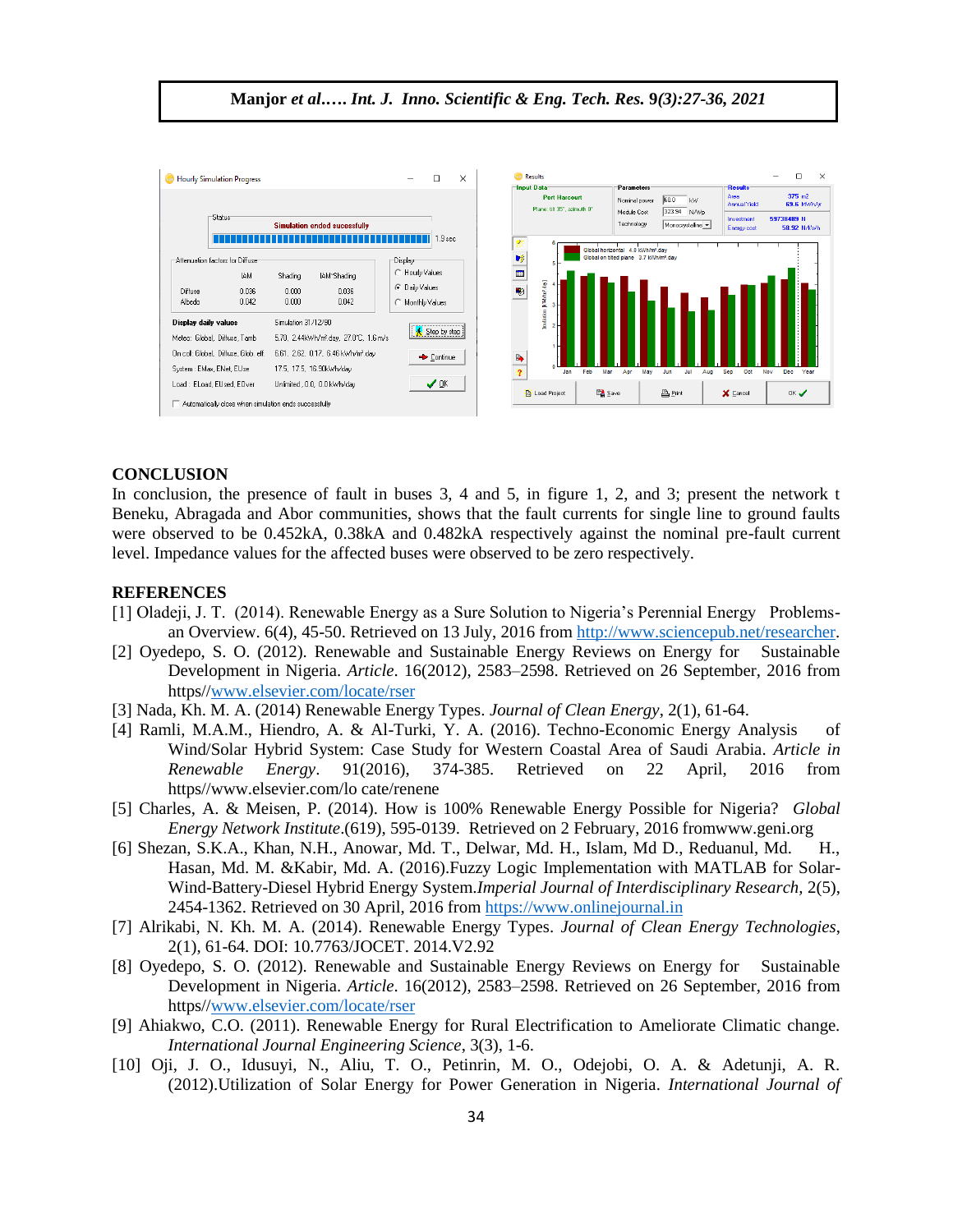*Energy Engineering,* 2(2), 54-59. Retrieved on 26 February, 2016 from <http://journal.sapub.org/ijee>

- [11] Sambo, A. S. (2009). Strategic Developments in Renewable Energy in Nigeria. *International Association for Energy Economics.* Third Quarter, 32 – 36.
- [12] Stephen, O.O., Yanli, L., Wei, Z. &Hui, S. (2012). Impact of PV generation for small autonomous electricity generation in Nigeria. *Transnational Journal of Science and Technology.* 2(7), 81-90.
- [13] Oisamoje, M. D. &Oisamoje, E. E. (2013). Exploring the Economic and Environmental Benefits of Solar Energy Generation in Developing Countries: The Nigerian Perspective.*Journal of Energy Technologies and Policy*, 3(6), 2224-3232 Retrieved on 26 September, 2016 from [www.iiste.org](http://www.iiste.org/)
- [14] Charles, A. & Meisen, P. (2014). How is 100% Renewable Energy Possible for Nigeria? *Global Energy Network Institute*.(619), 595-0139. Retrieved on 2 February, 2016 fromwww.geni.org
- [15] Margolis, R. & Zuboy, J. (2016). Non-technical Barriers to Solar Energy Use: Review of Recent Literature. National Renewable Energy Laboratory. *Innovation for Our Energy Future*. *Technical Report,* NREL/TP-520-40116. Retrieved on 10 November, 2016 from http://www.osti.gov/bridge

[16] Gheiratmand, A., Effatnejad, R. & Hdayati, M. (2016).Technical and Economic Evaluation of Hybrid wind/PV/Battery Systems for Off-Grid Areas using HOMER Software. *International Journal of Power Electronics and Drive System*, 7(1), 134-143. Retrieved on 26 September, 2016 from <https://iaesjournal.com/online/index.php/IJPEDS>

[17] Jackson, T. (2000). Renewable Energy Sources. Centre for Environmental Strategy Working Paper 07/00, University of Surrey, Guildford (Surrey) GU2 7XH, United Kingdom, 1464-8083. Retrieved on 26 September 2016 fro[m http://www.surrey.ac.uk/CES.](http://www.surrey.ac.uk/CES)

- [18] Endecon Engineering & Regional Economic Research.(2001). A Guide to Photovoltaic System Design and Installation. Endecon Engineering 347 Norris Court San Ramon, California 94583. With Regional Economic Research, Inc. 1104 Main Street, Suite 630 Vancouver, Washington 98660, Version 1.0
- [19] Agrafiotis, C. (2005). Solar water splitting for hydrogen production with monolithic reactors. *Solar Energy,* 79(4), 409–421.
- [20] Zhang, S., Andrews-Speed, P., Zhao, X. & He, Y. (2013). Interactions Between Renewable Energy Policy and Renewable Energy Industrial Policy: A Critical Analysis of China's Policy Approach to Renewable Energies. *Energy Policy*, 62, 342–353. Retrieved on 09 January, 2016

[21] Chong, W.T., Naghavi, M.S., Poh, S.C., Mahlia, T.M.I. & Pan, K.C. (2011). Techno- Economic Analysis of a Wind–Solar Hybrid Renewable Energy System with Rainwater Collection Feature for Urban High-Rise Application. *Article in Applied Energy,* 88(2011), 4067–4077. Retrieved on 23 April, 2016

[22] Margolis, R. & Zuboy, J. (2016). Non-technical Barriers to Solar Energy Use: Review of Recent Literature. National Renewable Energy Laboratory. *Innovation for Our Energy Future*. *Technical Report,* NREL/TP-520-40116. Retrieved on 10 November, 2016 from<http://www.osti.gov/bridge>

- [23] Oladokun, V.O. &Adeshiyan, S.A. (2012). Demand Management Based Design of Residential Solar Power Supply System: A Techno-Economic Evaluation. *American Journal of Scientific and Industrial Research*. 3(1), 21-26. Retrieved on 16 July, 2016 from [http://www.scihub.org/AJSIR.](http://www.scihub.org/AJSIR)
- [24] Podder, S., Khan, R.S. & Mohon, S.Md A.A. (2015).The Technical and Economic Study of Solar-Wind Hybrid Energy System in Coastal Area of Chittagong, Bangladesh. *Journal of Renewable Energy.* 1-10. Retrieved on 22 April, 2016 from<http://dx.doi.org/10.1155/2015/482543>
- [25] Brito, M.C. (2009). Energia Solar Fotovoltaica, pp.1-25. Retrieved on 26 August, 2016
- [26] Jayakumar, P. (2009). Solar Energy Resource Assessment Handbook: Prepared for Asian and Pacific Centre for Transfer of Technology of the United Nations – Economic and Social Commission for Asia and the Pacific. Retrieved on 2 July, 2016 from [http://www.academia.edu/8507576/Solar\\_Energy\\_Resource\\_Assessment\\_Handbook\\_Prepared\\_f](http://www.academia.edu/8507576/Solar_Energy_Resource_Assessment_Handbook_Prepared_for_APCTT_Asian_and_Pacific_Centre_for_Transfer_of_Technology_Of_the_United_Nations_Economic_and_Social_Commission_for_Asia_and_the_Pacific_ESCAP)